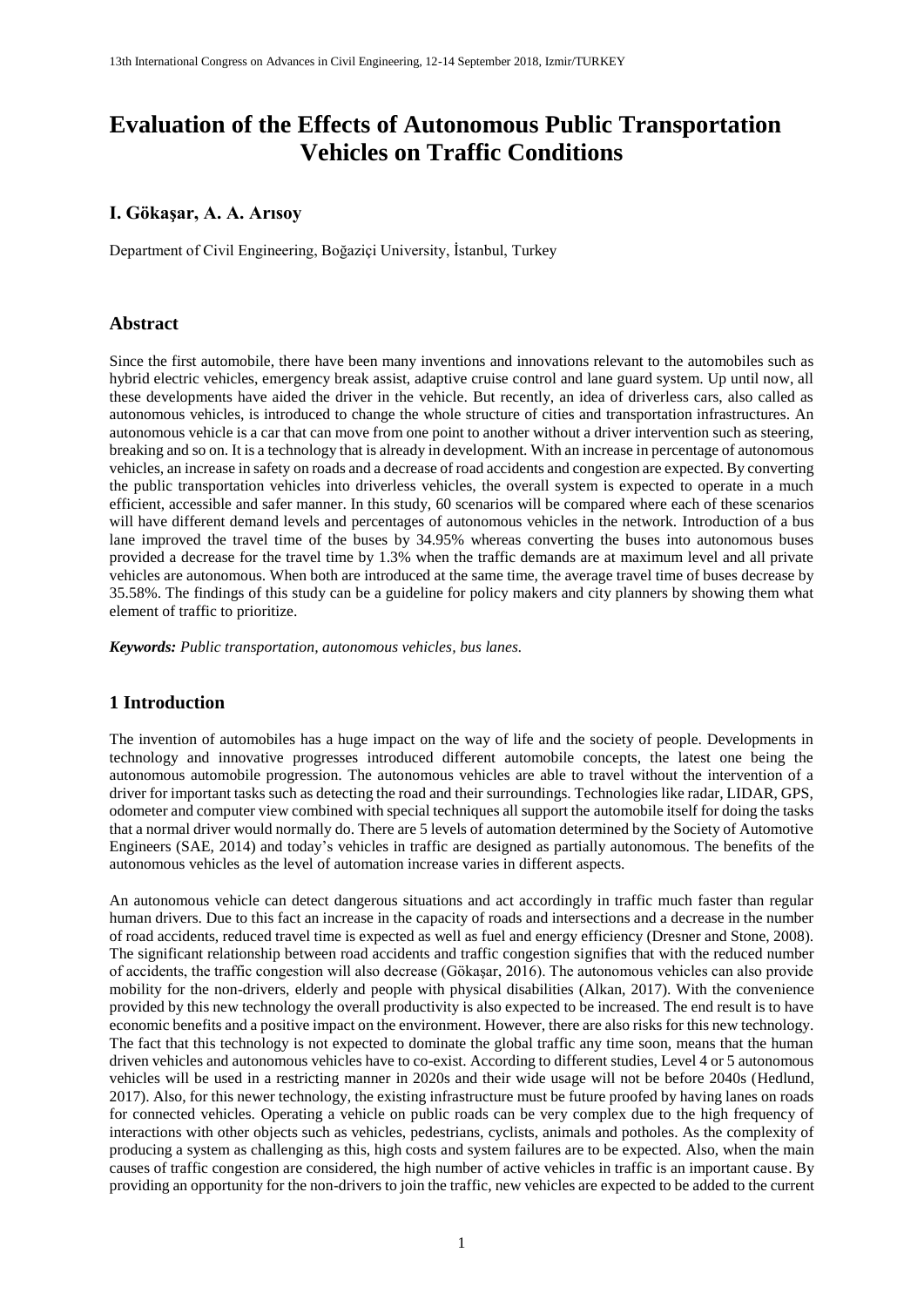traffic. The increased number of vehicles can harm the traffic conditions even further with increased travel times and traffic congestion. The convenient travelling can also indicate an increase for the number of travel per passenger, causing a significant demand increase in the traffic. This situation can be a significant obstacle for the potential advantages that will be provided with the increased common usage of autonomous vehicles. To avoid this, one must consider ways to decrease the number of vehicles.

Public transportation, ride-sharing, car-sharing and similar systems are all very potentially beneficial systems to decrease the number of vehicles in traffic. (Hasabe et. al., 2017) proposed a system, where autonomous vehicles are used for traffic management for last-mile public transportation systems. Shared autonomous rides, self-driving vans that are taking the passengers to or near destinations can offer lowest costs for its users, especially when compared to the alternative which is to buy their own personal autonomous vehicles (Giesel and Nobis, 2016). Providing incentives such as reduced parking costs and public transportation tickets will maximize the efficiency and promotion of both car sharing and public transportation systems (Cervero and Tsai, 2004). Even though these systems offer lesser convenience, comfort and speed, especially in sprawled areas, the advantages outweigh the inconveniences. Furthermore, providing special infrastructure that will improve the efficiency of public transportation systems, such as bus lanes for public buses, is very crucial.

Exclusive bus lanes (XBL) are lanes that are dedicated only to the public buses. With these lanes it is aimed that the public transportation vehicles have priority in the traffic and the level of interaction between the public transportation vehicles and the rest of the traffic is minimized. XBLs have a positive impact on the public buses by reducing the travel times of public transportation vehicles (Yang and Wang, 2009). Surveys made in city of Kunming show that the bus lane is outstanding in terms of environmental protection and passenger transport efficiency (Wei and Chong, 2002). However, presence of a XBL also causes a reduction in capacity of the road. It is important that the benefits provided by XBLs are maximized while the deterioration to the rest of the traffic is minimized.

In this study, by changing, the traffic demand levels in the network, the percentage of private and public vehicle's being autonomous and introducing a bus lane for the constructed network, the traffic conditions will be inspected. The average travel time of the vehicles for their assigned origin and destination points and the mean speed of the vehicles will be the considered. There will be, in total, 60 scenarios to be inspected. The end results are expected to provide an insight for which parameters, the traffic conditions improve the most. Also by making comparisons, it will be possible to observe whether autonomous public transportation vehicles or bus lanes improves the transit system by minimizing the deterioration to the rest of the traffic.

## **2 Methodology**

For the analysis Turgut Ozal Avenue between Aksaray and Topkapı intersections is modelled in the PARAMICS traffic simulation software. The length of the inspected road network, which has many intersections, is 2.5 km and has three lanes. For the calibration of the model, the vehicles have been counted by utilizing cameras. In total 22 detectors are installed on this network model, which are separated into 5 groups (Figure 1). The detectors are placed such that the important intersections are covered. These detectors gather the occupancy, speed and headway. The simulation takes measurements for 75 minutes. The first 15 minutes are considered as a warm up period so the average travel time and mean speed data for that period of time is discarded while taking measurements. The final values are considered for 1-hour period of time.

The general behavior of the PARAMICS model are calibrated by adjusting the average time headway between vehicles and drivers' reaction time (PARAMICS Handbook, 2015). The average time between vehicles is the average amount of time between a vehicle in the system and the vehicle following it. The average drive response time is measured in the time interval between the change of the speed of the vehicle ahead and the response of the following vehicle. Unit for both parameters are in seconds (Ma and Yang, 2007). For both parameters the lower boundary is 0.5 seconds. The upper boundary is 5 seconds for the average time headway between vehicles and 2.2 seconds for drivers' reaction time (May, 1990). The mean target time between vehicles and mean drive response time were calibrated by trial and error as 0.7 and 0.9 seconds respectively.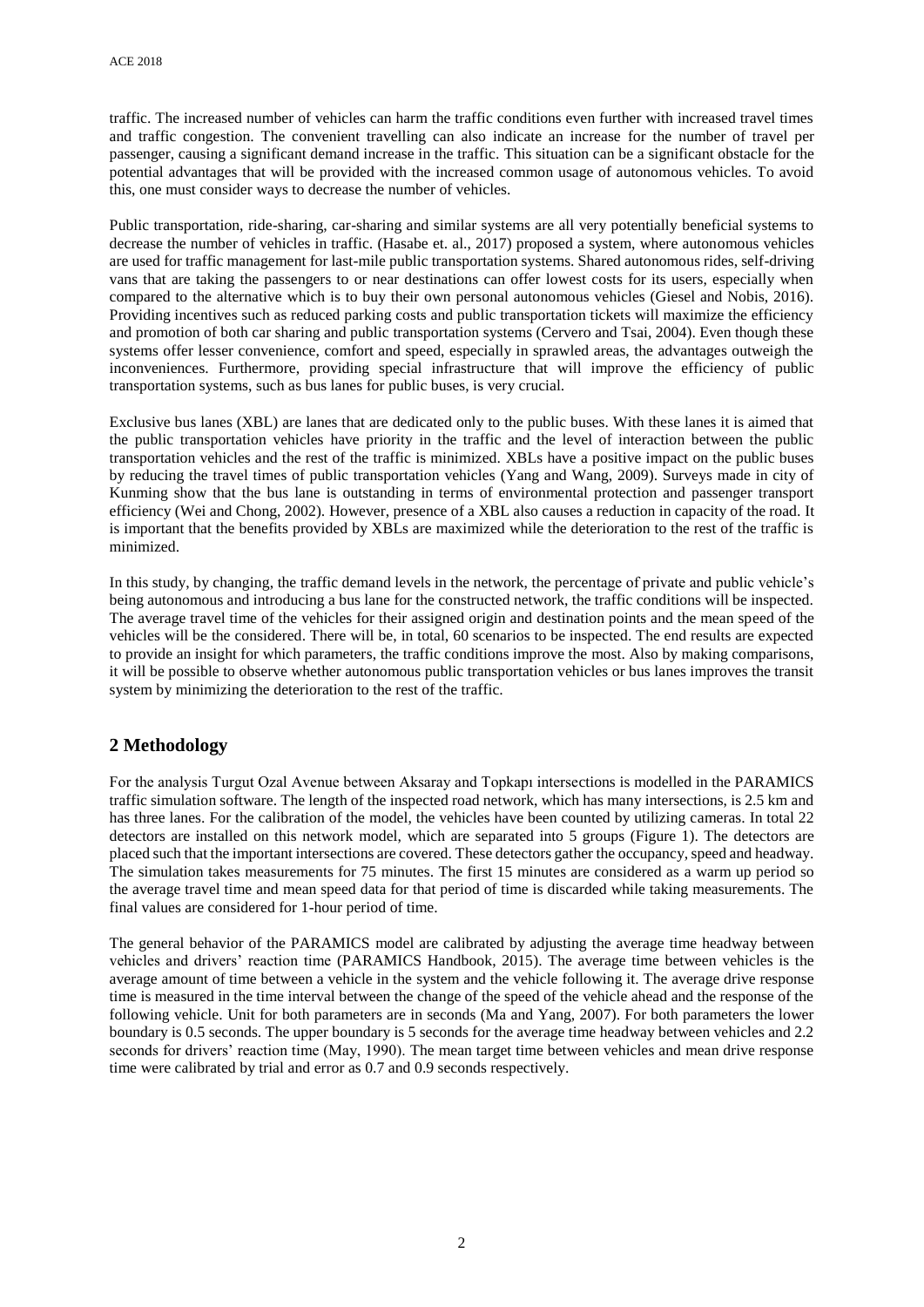

Figure 1. Locations of the detector groups and the traffic generating zones on the road network built in PARAMICS software.

The performance table (Table 1) is generated, where the observed count values were compared with the values obtained through the simulated model. The difference between the correct values and the simulated results (sensor) was taken as an error and these values were divided by the correct values and the error rate was found. The average of these values was evaluated as the error rate of the simulation system (Table 1).

$$
Error\ rate = \sum_{i}^{n} \frac{Sensor_i - Count_i}{Count_i} \times \frac{100}{n}
$$
 (1)

|                                  | <b>Entrance</b><br>From<br>Topkapı<br>(%) | <b>Exit From</b><br>Topkapı<br>(%) | <b>Southward</b><br>Çapa $(\% )$ | <b>Northward</b><br>Capa (%) | <b>Exit From</b><br>Yusufpaşa<br>(%) | <b>Entrance</b><br>From<br>Yusufpaşa<br>(%) |
|----------------------------------|-------------------------------------------|------------------------------------|----------------------------------|------------------------------|--------------------------------------|---------------------------------------------|
| 1 <sup>st</sup> Time<br>Interval | 0.92                                      | 8.22                               | 1.90%                            | 10.74                        | 0.00                                 | 1.13                                        |
| $2nd$ Time<br>Interval           | 10.26                                     | 10.24                              | 5.75%                            | 9.43                         | 12.32                                | 4.80                                        |
| $3rd$ Time<br>Interval           | 5.35                                      | 2.61                               | 3.39%                            | 0.00                         | 7.83                                 | 6.75                                        |
| 4 <sup>th</sup> Time<br>Interval | 0.31                                      | 2.74                               | 2.33%                            | 1.07                         | 1.92                                 | 11.42                                       |
| Sensor<br>average<br>(% )        | 4.21                                      | 5.95                               | 3.34                             | 5.31                         | 5.52                                 | 6.03                                        |
| Total<br>Average<br>$(\%)$       |                                           |                                    |                                  | 5.06                         |                                      |                                             |

**Table 1.** The test scenarios for the given road network.

In this study, for the built model of the road network, the impact of the autonomous vehicles and availability of a bus lane will be tested within the scope of;

1.Three different traffic demand levels in the network (75%, 90% and 100% of the total traffic demand),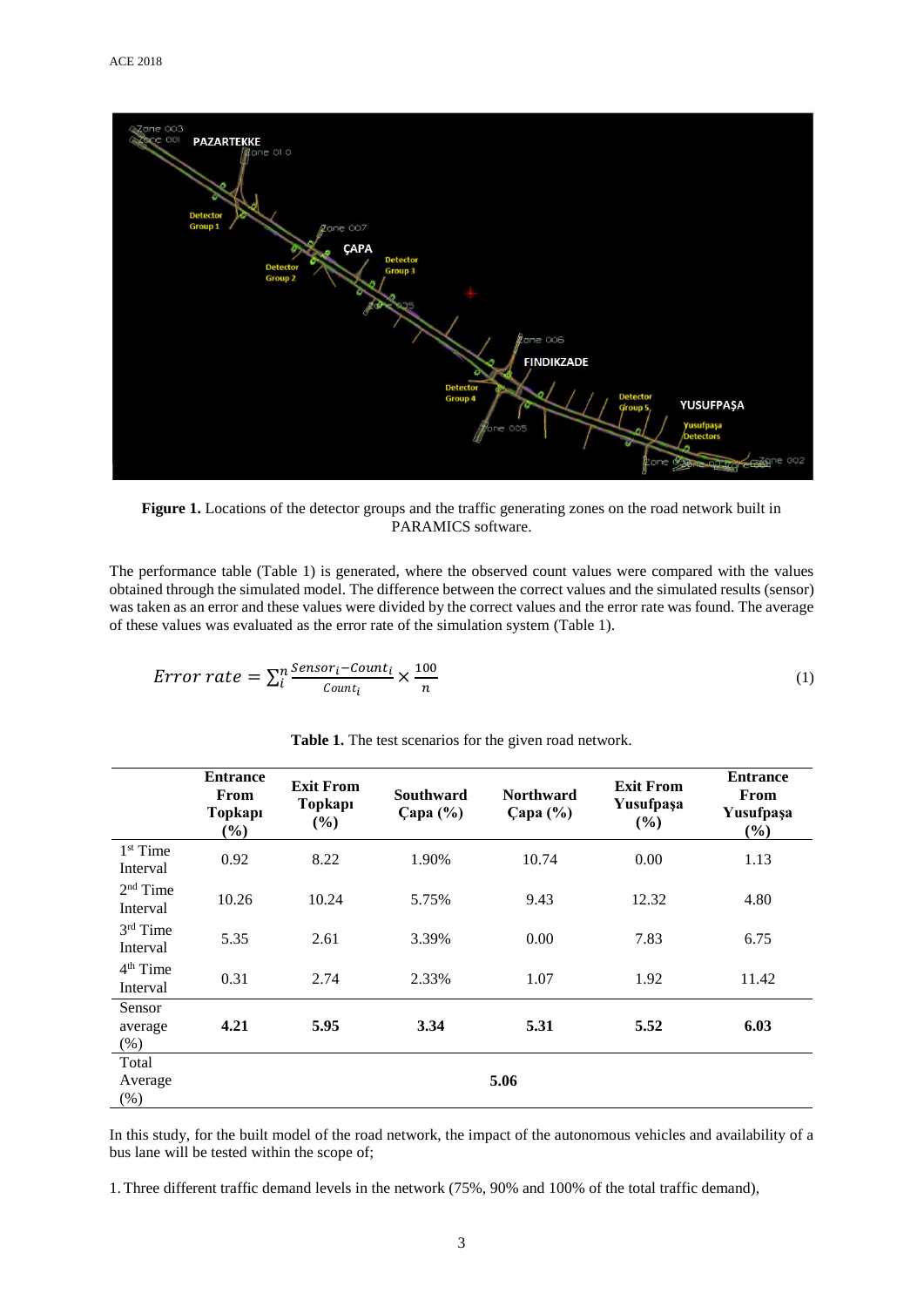2. Four different percentage levels of autonomous vehicles in the network (0%, 25%, 50%, 75% and 100% of the private vehicles are autonomous),

3.The availability of a bus lane,

4.The public buses in the network being completely autonomous in 60 scenarios.

The following scenarios given in the table below is repeated for three different levels of traffic demands starting from the lowest demand (75% of the total traffic demand) to the highest demand (100% of the total traffic demand) (Table 2). With the combinations of these given parameters, the aim is to observe the impact of autonomous public busses and private vehicles and the presence of a bus lane on the rest of the traffic. Average travel times and the mean speeds of private vehicles and public transportation vehicles in the network will be inspected.

| <b>Scenario</b> | <b>Availability of A Bus Lane</b> | % of Autonomous Private<br><b>Vehicles in Traffic</b> | % of Public Bus<br><b>Fleet Being</b><br>Autonomous1 |  |
|-----------------|-----------------------------------|-------------------------------------------------------|------------------------------------------------------|--|
| 1 to 15         | Not available (B0)                | 0(A000)                                               | $\theta$                                             |  |
|                 | Not available (B0)                | 25 (A025)                                             | 0                                                    |  |
|                 | Not available (B0)                | 50 (A050)                                             | 0                                                    |  |
|                 | Not available (B0)                | 75 (A075)                                             | 0                                                    |  |
|                 | Not available (B0)                | 100(A100)                                             | 0                                                    |  |
|                 | Available (B1)                    | 0(A000)                                               | $\theta$                                             |  |
|                 | Available $(B1)$                  | 25 (A025)                                             | 0                                                    |  |
| 16 to 30        | Available $(B1)$                  | 50 (A050)                                             | 0                                                    |  |
|                 | Available (B1)                    | 75 (A075)                                             | 0                                                    |  |
|                 | Available $(B1)$                  | 100 (A100)                                            | $\Omega$                                             |  |
|                 | Not available (B0)                | $0($ A000 $)$                                         | 100                                                  |  |
|                 | Not available (B0)                | 25 (A025)                                             | 100                                                  |  |
| 31 to 45        | Not available (B0)                | 50 (A050)                                             | 100                                                  |  |
|                 | Not available (B0)                | 75 (A075)                                             | 100                                                  |  |
|                 | Not available (B0)                | 100 (A100)                                            | 100                                                  |  |
| 46 to 60        | Available (B1)                    | 0(A000)                                               | 100                                                  |  |
|                 | Available $(B1)$                  | 25 (A025)                                             | 100                                                  |  |
|                 | Available $(B1)$                  | 50 (A050)                                             | 100                                                  |  |
|                 | Available $(B1)$                  | 75 (A075)                                             | 100                                                  |  |
|                 | Available (B1)                    | 100 (A100)                                            | 100                                                  |  |

**Table 2.** The test scenarios for the given road network.

### **3 Simulation Results**

After the simulation is completed, the outputs which are average travel time and mean speed, are collected for private vehicles, public transportation vehicles and for all of the vehicles in the network (Table 3). The comparisons are made for each demand level and taking the base case where there is no autonomous private vehicle in the network. From Table 2, it can be seen that the increase of autonomous vehicles in traffic, improves the traffic conditions in terms of reduced travel times and increased mean speed values. However, the introduction of a bus lane while improving the condition of the buses, causes increased travel times and decreased mean speeds for the private vehicles.

**Table 3.** Change in value in terms of percentage for the tested scenarios.

| <b>Scenario</b><br><b>Index</b> | % Change In<br><b>Travel Time</b><br><b>For Private</b><br><b>Vehicles</b> | % Change In<br><b>Mean Speed</b><br><b>For Private</b><br>Vehicles | % Change<br><b>In Travel</b><br><b>Time For</b><br><b>Public</b><br><b>Buses</b> | % Change<br>In Mean<br><b>Speed For</b><br><b>Public Buses</b> | % Change<br><b>In Travel</b><br><b>Time For</b><br><b>All Vehicles</b> | % Change<br>In Mean<br><b>Speed For</b><br>All<br><b>Vehicles</b> |
|---------------------------------|----------------------------------------------------------------------------|--------------------------------------------------------------------|----------------------------------------------------------------------------------|----------------------------------------------------------------|------------------------------------------------------------------------|-------------------------------------------------------------------|
|                                 |                                                                            |                                                                    |                                                                                  |                                                                |                                                                        |                                                                   |
| 2                               | $-6.69$                                                                    | 8.69                                                               | 1.57                                                                             | $-3.45$                                                        | $-6.50$                                                                | 8.74                                                              |
| 3                               | $-10.42$                                                                   | 15.11                                                              | $-2.11$                                                                          | 0.55                                                           | $-10.14$                                                               | 14.77                                                             |
| $\overline{4}$                  | $-9.77$                                                                    | 15.11                                                              | 0.20                                                                             | $-1.33$                                                        | $-9.45$                                                                | 14.76                                                             |
| 5                               | $-23.01$                                                                   | 38.54                                                              | $-8.10$                                                                          | 6.85                                                           | $-22.47$                                                               | 37.90                                                             |
| 6                               |                                                                            | $\overline{\phantom{0}}$                                           |                                                                                  |                                                                |                                                                        |                                                                   |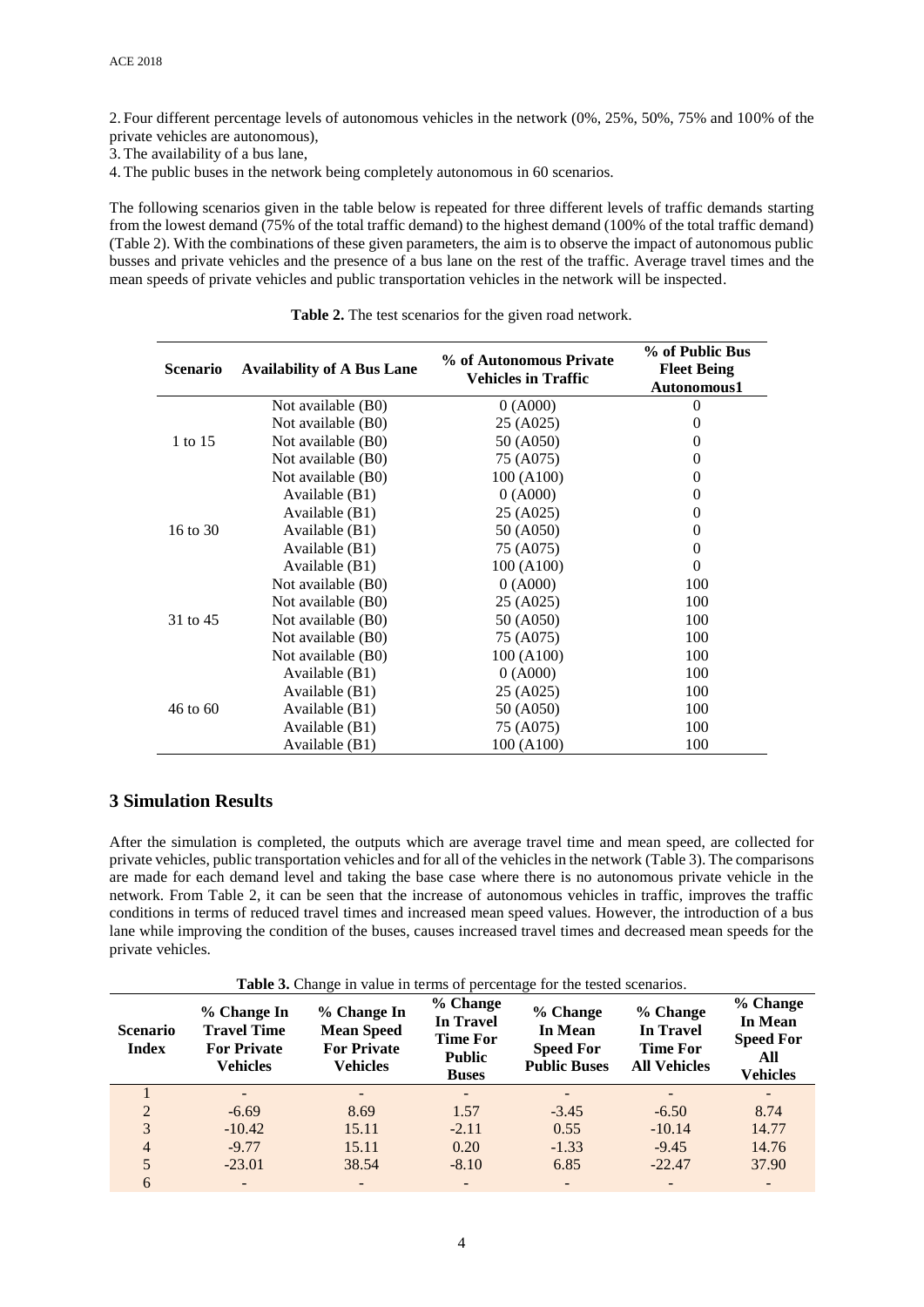| $\overline{7}$ | $-1.45$             | 0.54                | $-0.18$                     | 1.87            | $-1.49$                     | 2.54                        |
|----------------|---------------------|---------------------|-----------------------------|-----------------|-----------------------------|-----------------------------|
| $\,8\,$        | $-5.64$             | 8.69                | $-1.29$                     | 2.00            | $-5.65$                     | 8.38                        |
| 9              | $-12.93$            | 19.63               | $-1.08$                     | 0.37            | $-12.79$                    | 19.31                       |
| 10             | $-15.18$            | 28.70               | $-0.48$                     | $-0.68$         | $-14.87$                    | 27.64                       |
| 11             | $\sim 10^{-10}$     | $\frac{1}{2}$       | $\sim$ $-$                  | $\sim 10^{-10}$ | $\frac{1}{2}$               | $\omega_{\rm{eff}}$         |
| 12             |                     |                     |                             |                 |                             |                             |
|                | $-1.80$             | 5.69                | 0.86                        | 0.83            | $-1.78$                     | 5.45                        |
| 13             | $-4.08$             | 9.45                | 0.57                        | $-0.95$         | $-3.96$                     | 9.06                        |
| 14             | $-6.35$             | 9.27                | 3.98                        | $-4.46$         | $-6.10$                     | 8.89                        |
| 15             | $-9.92$             | 16.89               | 5.09                        | $-4.96$         | $-9.55$                     | 16.20                       |
| 16             | $\sim 10^{-1}$      | $\sim 10^{-1}$      | $\sim 10^{-1}$              | $\sim 10^{-1}$  | $\sim 10^{-1}$              | $\sim 10^{-1}$              |
| 17             | $-6.16$             | 4.14                | 0.32                        | $-0.45$         | $-6.07$                     | 3.90                        |
| 18             | $-5.88$             | 4.11                | $-0.53$                     | 0.57            | $-5.87$                     | 5.69                        |
| 19             | $-4.32$             | $-0.07$             | 0.62                        | $-0.93$         | $-4.27$                     | 0.34                        |
| 20             | $-9.26$             | 8.35                | $-0.07$                     | $-0.09$         | $-9.18$                     | 8.27                        |
| 21             | $\sim 10^{-1}$      | $\omega_{\rm{eff}}$ | $\alpha \rightarrow \alpha$ |                 | $\sim 10^{-1}$              | $\alpha \rightarrow \alpha$ |
| 22             | $-1.07$             | $-4.24$             | 1.85                        | $-1.50$         | $-1.01$                     | $-3.95$                     |
| 23             | $-5.27$             | 8.25                | 0.24                        | $-0.28$         | $-5.24$                     | 5.50                        |
| 24             |                     | 9.33                |                             |                 |                             |                             |
|                | $-7.64$             |                     | 0.49                        | 0.09            | $-7.58$                     | 6.51                        |
| 25             | $-7.49$             | 9.39                | 1.60                        | $-0.94$         | $-7.45$                     | 7.02                        |
| 26             | $\sim 10^{-1}$      | $\omega_{\rm{eff}}$ | $\sim$ $ \sim$              | $\sim$ $^{-1}$  | $\sim$ $ \sim$              | $\omega_{\rm{eff}}$         |
| $27\,$         | $-0.36$             | 1.48                | $-0.20$                     | 0.18            | $-0.40$                     | 1.42                        |
| 28             | $-2.79$             | 2.06                | 0.06                        | $-0.19$         | $-2.79$                     | 4.50                        |
| 29             | $-3.03$             | 6.45                | $-0.29$                     | 0.18            | $-3.07$                     | 6.12                        |
| 30             | $-5.29$             | 8.02                | $-0.16$                     | 0.18            | $-5.32$                     | 7.62                        |
| 31             | $\sim 10^{-1}$      | $\sim$ $-$          | $\sim 10^{-1}$              | $\sim 10^{-1}$  | $\sim 100$                  | $\omega_{\rm{eff}}$         |
| 32             | $-0.63$             | 1.72                | 5.37                        | $-4.24$         | $-0.45$                     | 0.49                        |
| 33             | $-4.87$             | 3.21                | $-0.34$                     | 1.13            | $-4.71$                     | 3.11                        |
| 34             | $-10.53$            | 14.16               | 0.90                        | $-1.17$         | $-10.12$                    | 13.92                       |
| 35             | $-11.86$            | 15.01               | 0.12                        | $-0.35$         | $-11.41$                    | 14.74                       |
| 36             | $\sim 10^{-1}$      | $\omega_{\rm c}$    | $\sim$                      | $\sim$ .        |                             | $\omega_{\rm{eff}}$         |
| 37             | $-4.54$             | 9.70                | $-0.93$                     | 2.13            | $-4.62$                     | 9.36                        |
|                |                     |                     |                             |                 |                             |                             |
| 38             | $-8.41$             | 14.55               | 0.59                        | $-2.46$         | $-8.14$                     | 14.43                       |
| 39             | $-10.74$            | 16.71               | $-0.04$                     | $-2.83$         | $-10.43$                    | 16.10                       |
| 40             | $-11.41$            | 16.32               | $-0.50$                     | $-2.21$         | $-11.06$                    | 15.73                       |
| 41             |                     | $\sim 10^{-1}$      | $\sim 10^{-1}$              | $\sim 10^{-1}$  | $\alpha \rightarrow \alpha$ | $\omega_{\rm c}$            |
| 42             | $-1.70$             | 6.78                | 0.36                        | $-0.44$         | $-1.54$                     | 6.48                        |
| 43             | $-3.63$             | 9.14                | $-2.20$                     | 1.34            | $-3.50$                     | 8.75                        |
| 44             | $-6.82$             | 12.72               | 0.65                        | 0.53            | $-6.69$                     | 12.18                       |
| 45             | $-11.31$            | 16.75               | 1.72                        | $-4.57$         | $-10.95$                    | 16.04                       |
| 46             | $\sim 10$           |                     | $\sim$ $-$                  |                 | $\sim$ $-$                  |                             |
| 47             | 0.28                | $-1.86$             | $-0.24$                     | $-0.09$         | 0.21                        | $-1.76$                     |
| 48             | $-0.38$             | 1.56                | 0.23                        | $-0.64$         | $-0.41$                     | 1.47                        |
| 49             | $-5.52$             | 7.66                | $-0.54$                     | 0.10            | $-5.49$                     | 7.22                        |
| 50             | $-7.23$             | 12.44               | 1.09                        | $-1.65$         | $-7.20$                     | 11.72                       |
| 51             | $\sim$ $\sim$       | $\sim$ $^{-1}$      | $\sim$ $-$                  | $\sim 10^{-1}$  | $\sim 10^{-1}$              | $\omega_{\rm{eff}}$         |
| 52             | $-2.08$             | 4.66                | 0.96                        | $-1.39$         | $-2.10$                     | 6.73                        |
|                |                     |                     |                             |                 |                             |                             |
| 53             | $-2.78$             | 5.03                | 0.40                        | $-0.19$         | $-2.80$                     | 7.08                        |
| 54             | $-7.48$             | 12.13               | $-0.64$                     | 1.10            | $-7.48$                     | 11.53                       |
| 55             | $-8.27$             | 11.84               | $-0.06$                     | 0.45            | $-8.25$                     | 13.56                       |
| 56             | $\omega_{\rm{eff}}$ | $\sim 10^7$         | $\alpha \rightarrow \alpha$ | $\sim 10^{-1}$  | $\sim 10^{-1}$              |                             |
| 57             | $-1.00$             | $-1.55$             | $-0.28$                     | 0.28            | $-0.98$                     | $-1.48$                     |
| 58             | $-1.55$             | $-1.47$             | 0.20                        | $-0.47$         | $-1.57$                     | $-1.41$                     |
| 59             | $-3.04$             | 2.11                | 1.17                        | $-1.21$         | $-3.05$                     | 4.48                        |
| 60             | $-3.90$             | 3.52                | 0.00                        | $-0.55$         | $-3.94$                     | 3.34                        |

Looking at the graphics for public buses where their average travel time (Figure 2) and mean speeds (Figure 3) are shown, it is immediately noticed that there is a significant improvement of their operating conditions with decreased average travel times and increased mean speeds, when there is a bus lane available in the network. However, when there is a bus lane that is available, the buses being autonomous does not further improve the conditions of the public transportation system significantly. When there is no bus lane in the network, the improved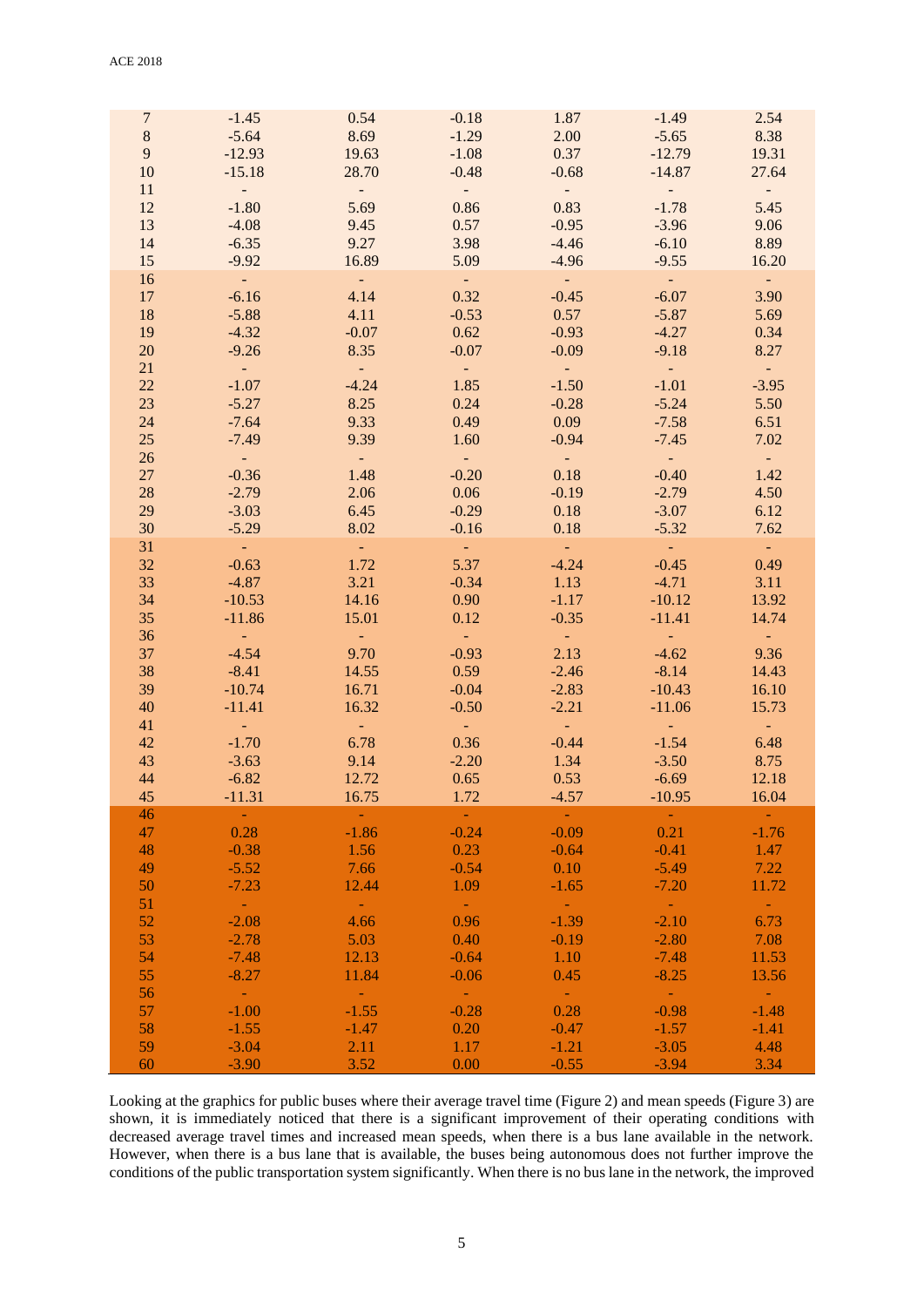conditions due to private vehicles being autonomous is only considerable when the overall traffic demand for the network is at its lowest. For the highest 2 traffic demands, converting neither private vehicles nor public buses into autonomous vehicles does not seem to be improving the conditions of the buses. Introduction of a bus lane improved the travel time of the buses by 34.95% whereas converting the buses into autonomous buses provided a decrease for the travel time by 1.3% when the traffic demands are at maximum level and all private vehicles are autonomous. When both bus lane and autonomous buses are introduced to the network at the same time, the average travel time of buses decrease by 35.58% for the same conditions as before. From this observation it can be concluded that introduction of a bus lane is much more feasible than converting the entire traffic into autonomous machines.



**Figure 2.** Average travel times of the public buses.



**Figure 3.** Mean speeds of the public buses.

For the average travel time (Figure 4) and mean speed (Figure 5) of the private vehicles, first thing to notice is the increased percentage of autonomous vehicles for all traffic demand levels improve the travel time and mean speed values for private vehicles. However, the amount of improvement decreases as the traffic demand level increases. A decrease of average travel time by 23.01% is obtained when all private vehicles are converted into autonomous vehicles, for the lowest level of traffic demand with no bus lane and autonomous buses in the network. Worst conditions for private vehicles are obtained when there is a bus lane on the network and there are no autonomous private vehicles at all. The public transportation vehicles being autonomous does not seem to be affecting the conditions of the private vehicles significantly, even more so in some cases it worsens the conditions but not in a considerable amount. When there is a bus lane, the traffic demand is at its maximum level and all private vehicles are autonomous, converting the buses into autonomous buses causes an increase of the average travel time amount of the private vehicles by 1.74%.



**Figure 4.** Average travel time of the private vehicles.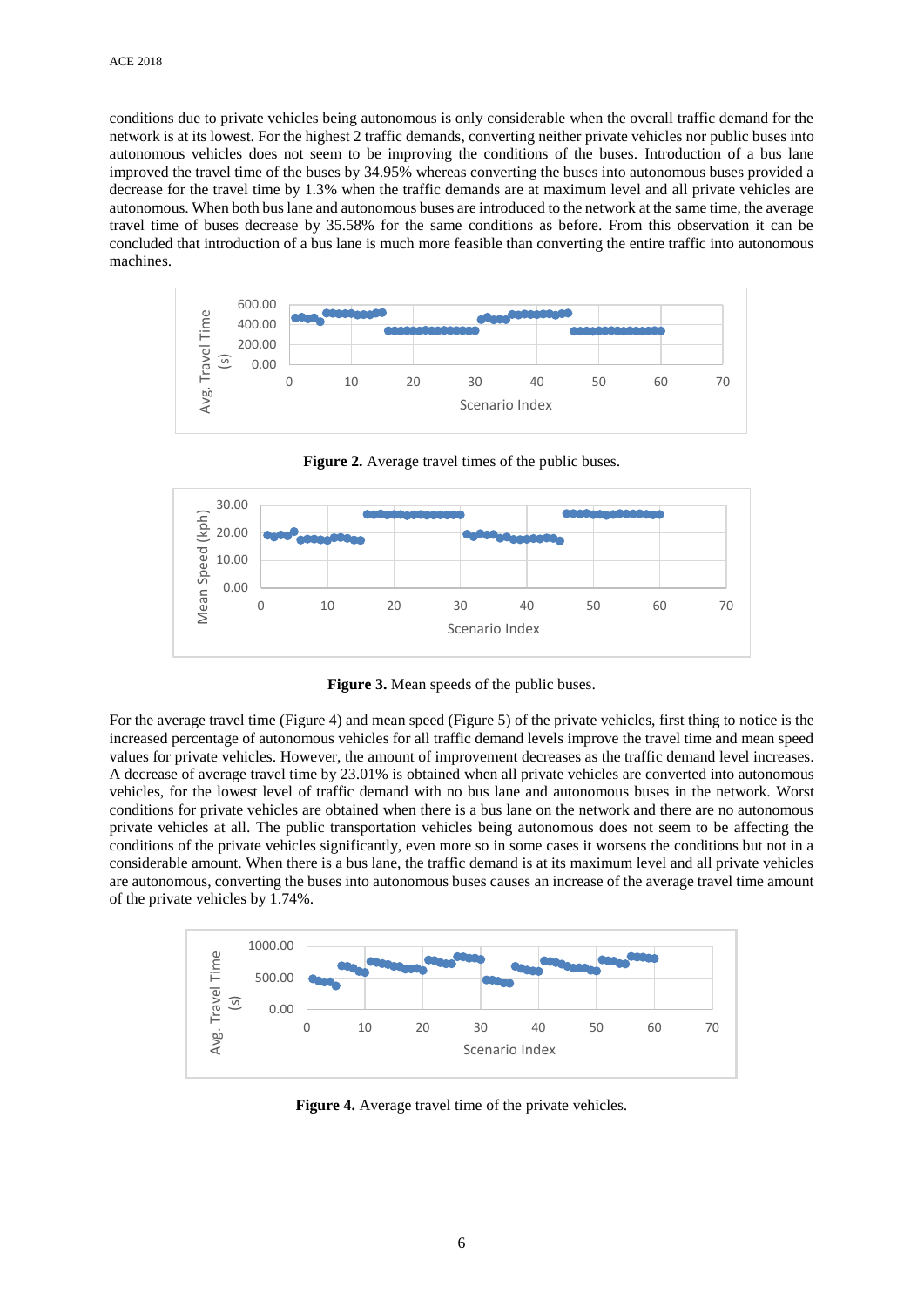

**Figure 5.** Mean speeds of the private vehicles.

When all of the vehicles in traffic (both private vehicles and public buses) some clear observations can be made. As the percentage of autonomous private vehicles increase, the conditions of the traffic improve. The most benefit is gained by a decrease of average travel times by 22.47% (Figure 6) and an increase of mean speed by 37.90% (Figure 7) at minimum traffic demand level where there is no bus lane and autonomous public buses and all vehicles are autonomous. The gained benefit decreases as the demand level increases and when a bus lane is introduced it decreases even further. For the case where the level of traffic demand is at maximum and all private vehicles are autonomous, the introduction of a bus lane and converting all buses into driverless buses causes an increase for the overall traffic's average travel time by 17.23% and a decrease for the mean speed by 18.66%.



**Figure 6.** Average travel times of all vehicles in the network.



**Figure 7.** Mean speeds of all vehicles in the network.

### **4 Conclusion**

In this study, the impact of autonomous private and public transportation vehicles on the overall traffic conditions are examined. The results show that the introduction of a bus lane benefits the conditions of the public buses the most but harms the rest of the traffic in a significant manner. Converting the entire fleet of public buses into autonomous vehicles also does not improve the conditions of public buses that much and introducing both bus lane and autonomous buses does not improve the performance of buses a considerable amount. This is an important finding due to the fact that converting the entire bus fleet into autonomous vehicles would be a very expensive operation and introducing a bus lane on a road is much easier and more feasible. An insight as such as this one can provide crucial information for the policy makers especially if there is a necessity for a very feasible solution. The accessibility and safety of the public buses however, is still an issue to be solved. Converting public buses into autonomous machines can be answer to this issue.